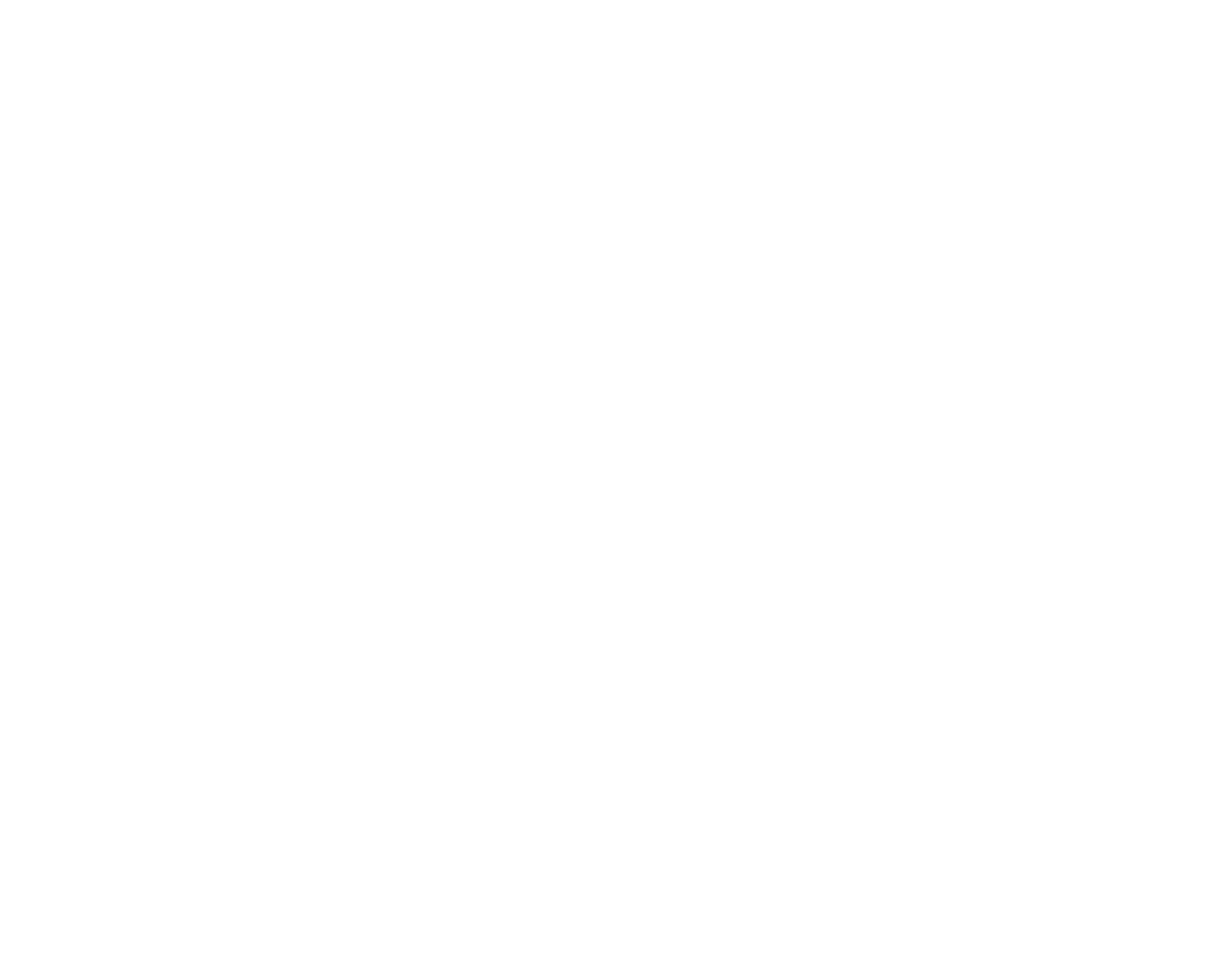# **Contents**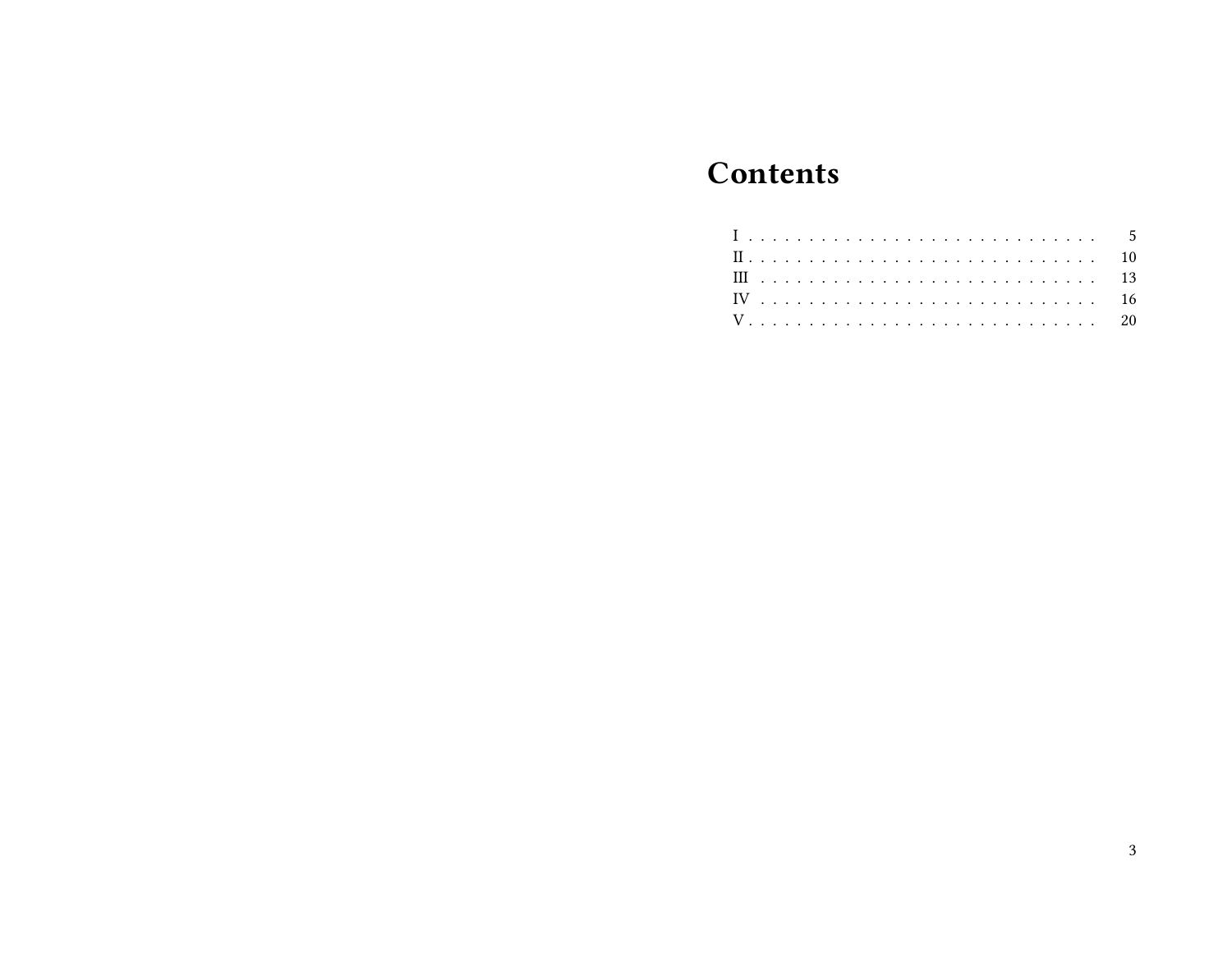economistic interpretation subject of class analysis and problems of material exploitation.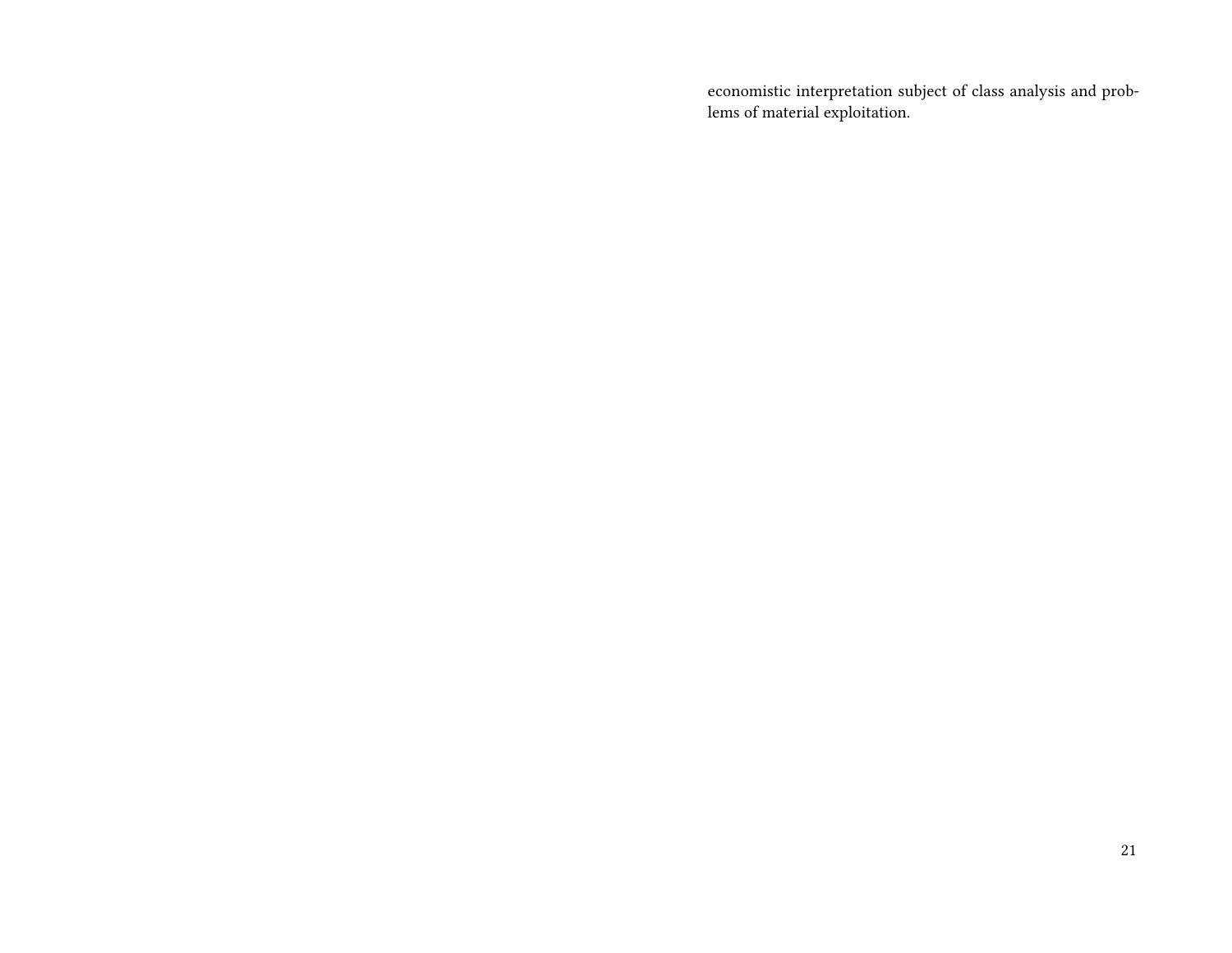come spectral; if Marxism is a "living presence," it is because the market threatens to devour social life. Adorno's metaphors become confused in the name of a false "historicism" where even the past actually enjoys more vitality than the present, a vitality that can never be recovered without giving life to the "ghost" itself. If the state, bureaucracy, and "masses" are to be exorcised, it is not Anarchism that will be removed from the stage of history but Marxism, with its centralized parties, hierarchies, economistic sensibilities, political strategies, and class mythologies.

## **V**

There is much I have been obliged to omit. My limited time makes it impossible for me to deal with such delectable questions as the nature of the "revolutionary agent" today, the relationship of Anarchist practice to the political sphere (a more complex issue than is generally supposed when one recalls that Anarchists played a significant role in the electoral activities of the Montreal Citizens Movement), the details of Anarchist organizational structures, the relationship of Anarchism to the counterculture, to feminism, to the ecology movement, to neo-Marxist tendencies, and the like.

But allow me to conclude with this very important consideration. At a time when the proletariat is quiescent — historically, I believe — as a revolutionary class and the traditional factory faces technological extinction, Anarchism has raised almost alone those ecological issues, feminist issues, community issues, problems of self-empowerment, forms of decentralization, and concepts of self-administration that are now at the foreground of the famous "social question." And it has raised these issues from within its very substance as a theory and practice directed against hierarchy and domination, not as exogenous problems that must be "coped" with or warped into an

Note: The following issue of *COMMENT* was presented as a lecture to the Critical Theory Seminar of the University of California at Los Angeles on May 29, 1980. My remarks are intended to emphasize the extreme importance today of viewing Anarchism in terms of the changing social contexts of our era — not as an ossified doctrine that belongs to one or another set of European thinkers, valuable as their views may have been in their various times and places. Today, more than ever, the viability of Anarchism in America will depend upon its ability to speak directly  $-$  in the language of the American people and to living problems of the American people — rather than to resurrect ideas, expressions, slogans and a weary vernacular that belong to eras past. This is not to deny the internationalist spirit of Anarchism or its historical continuity, but rather to stress the need to solidarize with libertarian traditions and concepts that are clearly relevant to dominated peoples in the areas — conceived in terms of place, time, and forms in which libertarian movements function.

#### **I**

There is a grave danger that Anarchism may be dealt with simplistically, the way we deal with most radical "isms" today — as a fixed body of theory and practice that so often reduces Socialism to the textual works of Marx and Engels and their acolytes. I do not mean to deny the generic meaning of terms like "Socialism." There are many types of Socialisms ranging from the utopian to the Leninist, from the ethical to the scientific. I simply wish to stake out the same claim for Anarchism. We must always remember that there are also many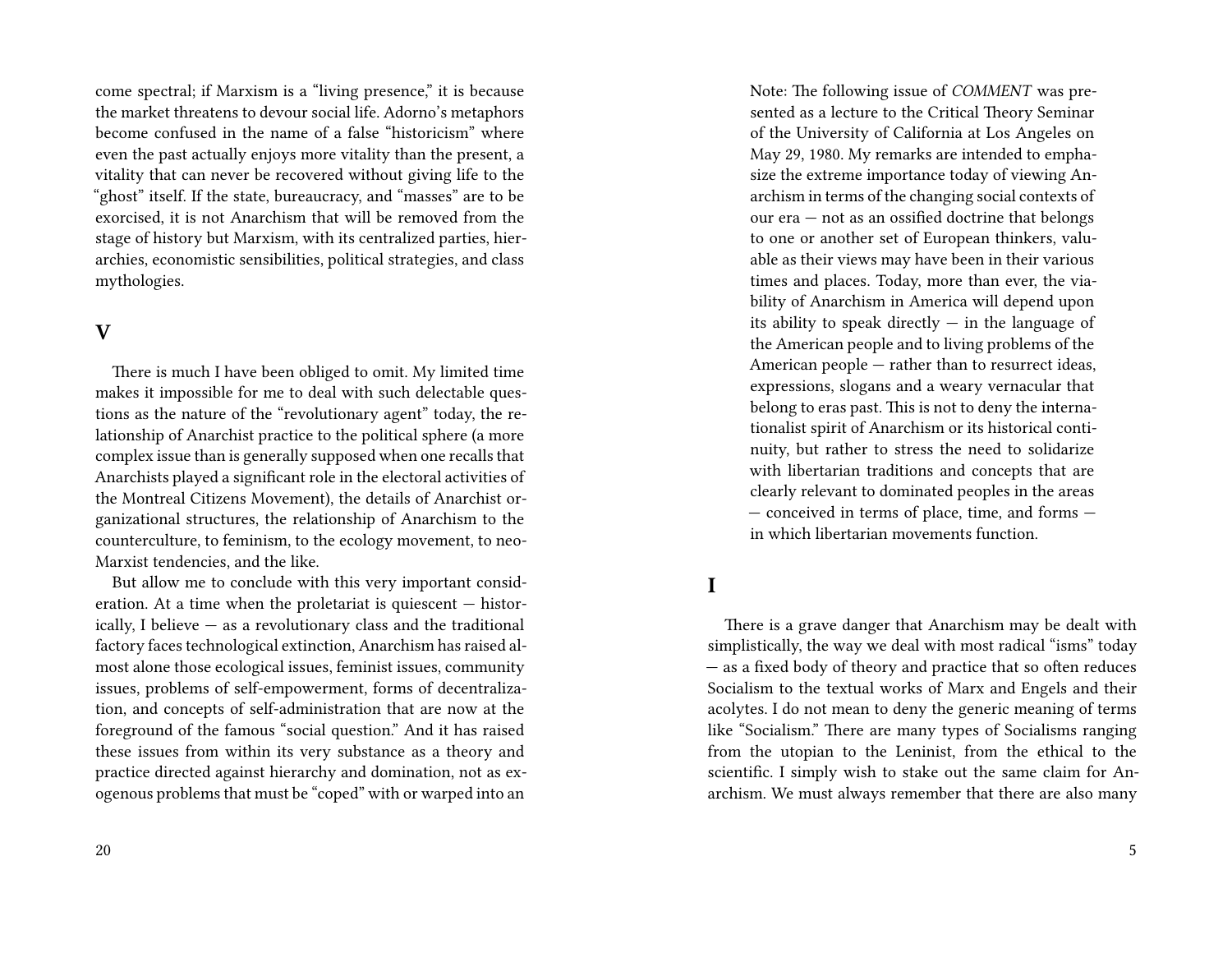forms of Anarchism, notably anarcho-syndicalism, anarchoindividualism, anarcho-collectivism, anarcho-communism, and, amusingly enough, anarcho-Bolshevism if I read the history of the Spanish Anarchist movement correctly. These Anarchist theories and movements have been burdened by all the intramural conflicts we encounter between Socialists, albeit in a less bloody and lethal form.

What really concerns me with the wide range of Anarchisms, however, goes well beyond the generic character of the term. I cannot stress strongly enough that Anarchism not only encompasses a wide variety of theories and movements but more importantly it has a very rich historical genesis and development. This is crucial to an understanding of what I have to say. More so than any radical movement with which we are familiar, Anarchism is a profoundly social movement as distinguished from the usual political movements we associate with The Left. Its vitality, its theoretical form, indeed its very raison d'etre stem from its capacity to express the millenia-long aspirations of peoples to create their own egalitarian or, at least, self-administered social structures, their own forms of human consociation by which they can exercise control over their lives. In this sense, Anarchism really constitutes a folk or people's social philosophy and practice in the richest sense of the term, just as the folk song constitutes the emotional expression of a people in their esthetic or spiritual depths. The Hellenic origins of the terms anarche or "no rule" should not deceive us into thinking that it can be readily placed in the academic spectrum of social ideas. Historically, Anarchism has found expression in non-authoritarian clans, tribes and tribal federations, in the democratic institutions of the Athenian polis, in the early medieval communes, in the radical Puritan congregations of the English Revolution, in the democratic town meetings that spread from Boston to Charleston after 1760, in the Paris Commune of 1871, the soviets of 1905 and 1917, the Anarchist pueblos, barrios, and worker-controlled shops of the Spanish Revois faced with the deadly prospect of dissociation, Anarchism opposes social form to political form, individual empowerment through direct action to political powerlessness through bureaucratic representation. Thus Anarchism is not only the practice of citizenship within a new public sphere, but the self-administration of the revolutionary movement itself. The very process of building an Anarchist movement from below is viewed as the process of consociation, self-activity and selfmanagement that must ultimately yield that revolutionary self that can act upon, change and manage an authentic society.

I have merely scratched the wails of a considerable theoretical corpus and critique that would require volumes to develop in detail. Let me emphasize that the most advanced Anarchist theories, today, do not involve a mystical return to a "natural man," a crude anti-statism, a denial of the need for organization, a vision of direct action as violence and terrorism, a mindless rejection of sophisticated theory, an opaqueness to what is living in the work of all Socialist theories. Anarchist critique and reconstruction reach far and deep into the Socialist and bourgeois traditions. If Anarchism is the "return of a ghost," as Adorno once insisted, we may justly ask why this "ghost" continues to haunt us today. This reality can only be answered rationally if one remembers that the "ghost" is nothing less than the attempt to restore society, human consociation at the present level of historical development, in the face of an all-ubiquitious state and bureaucracy with its attendant depersonalization of the individual and its demobilization of the public and the public sphere. By the same token, the bourgeois essence of Socialism, particularly in its Marxian form, lies in its inglorious celebration of the massification of the citizen into the proletarian, of the factory as the public sphere, of cultural impoverishment as "class consciousness," of the retreat from the social to the economic, of the triumph of technics over nature and of science over ethics. If Anarchism is a "ghost," it is because human consociation itself threatens to be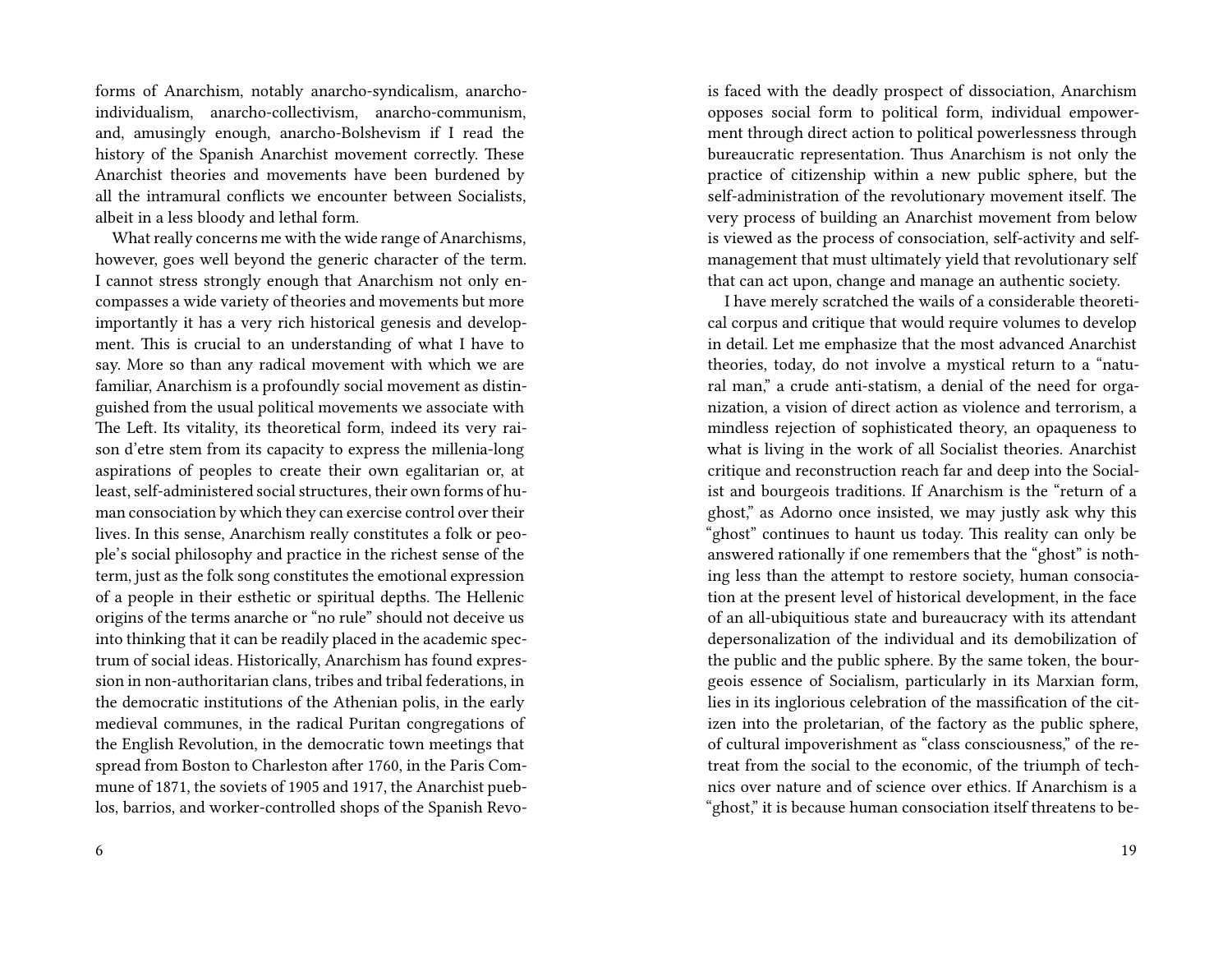the present is that Anarchism, often intuitively, assembles the materials for a deeper, richer, and more significantly, a broads insight and grasp into the dialectic of domination and freedom, this by reaching beyond the factory and even the marketplace into hierarchical relations that prevail in the family, the educational system, the community, and in fact, the division of labor, the factory, the relationship of humanity to nature, not to speak of the state, bureaucracy, and the party. Accordingly, the issues of ecology, feminism, and community are indigenous concerns of Anarchism, problems which it often advances even before they acquire social immediacy — not problems which must be tacked on to its theoretical corpus and distorted to meet the criteria of an economistic, class-oriented viewpoint. Hence, Anarchism, by making these issues central to its social analyses and practice has acquired a relevance that, by far, overshadows most trends in present-day socialism. Indeed, Anarchism has become the trough in which Socialism eclectically nourishes itself on an alien diet of "socialist feminism," the "economics of pollution," and the "political economy of urbanism."

Secondly, Anarchism has faced the urgent problem of structuring itself as a revolutionary movement in the form of the very society it seeks to create. It should hardly be necessary to demolish the preposterous notion that hierarchical forms of organization are synonymous with organization as such, anymore than it should be necessary to demolish the notion that the state has always been synonymous with society. What uniquely distinguishes Anarchism from other socialisms is it commitment to a libertarian confederal movement and culture, based on the coordination of human-scaled groups, united by personal affinity as well as ideological agreement, controlled from below rather than from "above," and committed to spontaneous direct action. Here, it fosters embryonic growth, cell by cell as it were, as distinguished from bureaucratic growth by fiat and inorganic accretion. At a time when consociation

lution of 1936 — in short, in the self-directed, early and contemporary, social forms of humanity that have institutionally involved people in face-to-face relations based on direct democracy, self-management, active citizenship, and personal participation.<sup>1</sup> It is within this electric public sphere that the Anarchist credo of direct action finds its real actualization. Indeed, direct action not only means the occupation of a nuclear power plant site but less dramatic, often prosaic, and tedious forms of self-management that involve patience, commitment to democratic procedures, lengthy discourse, and a decent respect for the opinions of others within the same community.

This institutional framework and sensibility is the authentic mileau of Anarchism, its very protoplasm. The theories that emerge from the activity of this protoplasm are the forms of self-reflexive rationality that give it coherence and consciousness. To my thinking, the "Digger" Winstanley, the Enrage Varlat, the artisan Proudhon, the worker Pelloutier, and the Russian intellectuals Bakunin and Kropotkin voice at various levels of consciousness different, often clearly delineable, phases of humanity's organic evolution toward freedom. One can often associate these individuals or the ideas they developed with the actual development of the popular social forms from which they emerged or to which they gave ideological coherence. Thus one can justifiably associate Winstanley's ideas with the agrarian Anarchism of the yeoman communi-

 $1$  It would be well, at this point, to stress that I am discussing the institutional structure of the social forms cited above. That they all variously may have excluded women, strangers, often non-conformists of various religious and ethnic backgrounds, not to speak of slaves and people lacking property, does not diminish humanity's capacity to recreate them on more advanced levels. Rather, it indicates that despite their historical limitations, such structures were both possible and functional, often with remarkable success. A free society will have to draw its content from the higher canons of reason and morality, not from — "models" that existed in the past. What the past recovers and validates is the human ability to approximate freedom, not the actualization of freedom in the fullness of its possibilities.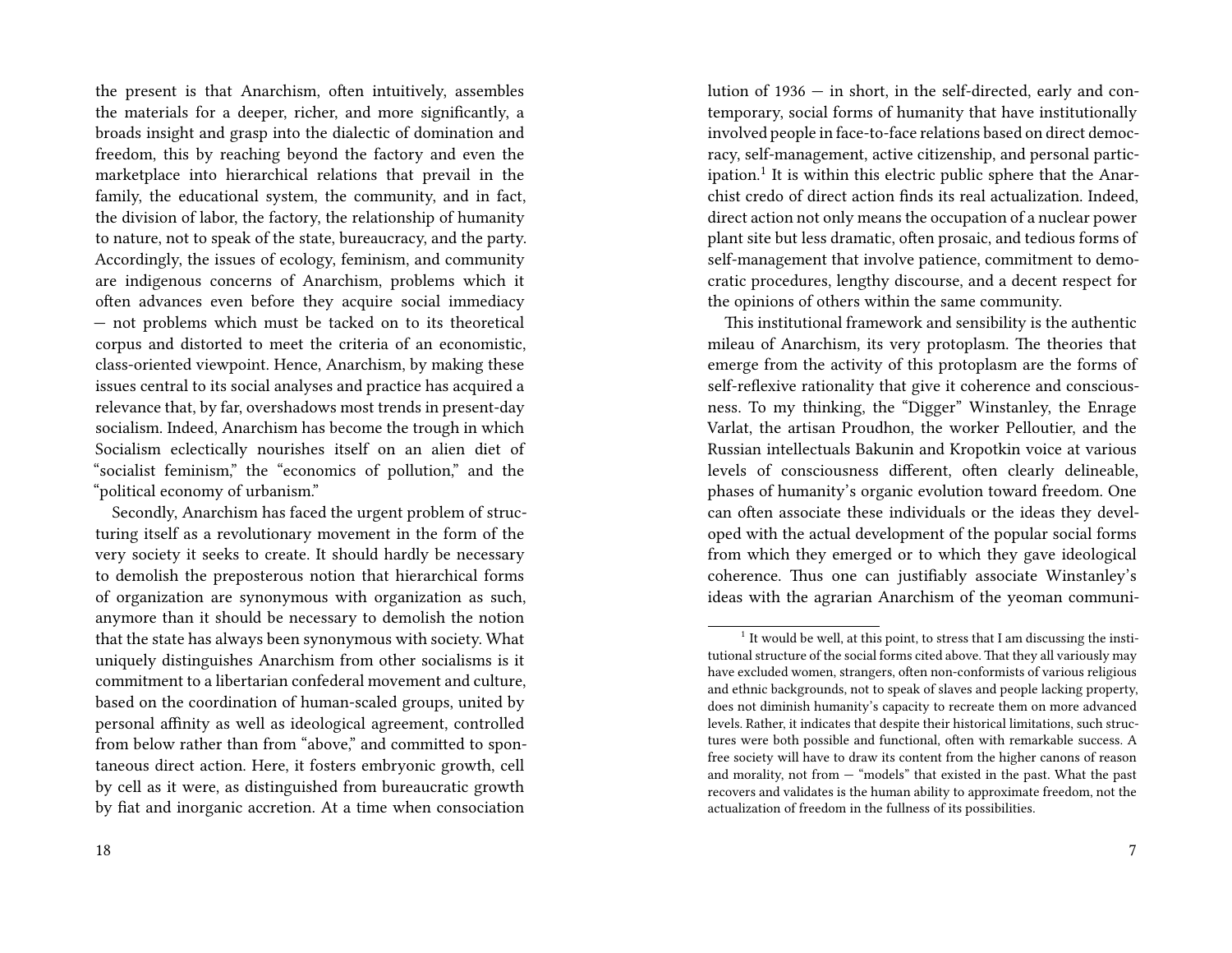ties in seventeenth-century England, Varlat with the urban neighborhood Anarchism of the revolutionary sections and Enrage movement of Paris in 1793, Proudhon with the artisan Anarchism of craftspeople in pre-industrial France, Bakunin's anarcho-collectivism with the peasant villages of Russia and Spain, Pelloutier's anarcho-syndicalism, with the industrial proletariat and emerging factory system and, perhaps most prophetically, Kropotkin's anarcho-communism with our own era, a body of theory that readily lends itself to the ecological, decentralist, technological, and urban issues that have come to the foreground of social life today.

The anti-statist and anti-political views of these Anarchist thinkers should not obscure the positive content of their views and their roots. The Marxian notion that human "socialization" reaches its most advanced historical form with bourgeois soci $ety - a$  society that strips humanity of its remaining biosocial trappings — would have been emphatically rejected by these Anarchists if only on the intuitive grounds that society can never be totally denatured. As I have argued elsewhere (see my "Beyond Neo-Marxism" in *Telos*, No. 36), society never frees itself of its natural matrix, even in the internal relations between individuals. The actual issue, if one is to learn from the ecological problems of our time, is the nature of that nature in which society is rooted — organic (as was the case in many precapitalist communities) or inorganic (as is the case in market society). The clan, tribe, polis, medieval commune, even the Parisian sections, the Commune, certainly the village and decentralized towns of the past, were rooted in bio-social relations. Market society with its atomization, competition, total objectification of the individual and her or his labor-power — not to speak of the bureaucratic sinews that hold this lifeless structure together, the concrete, steel, and glass cities and suburbs that provide its environments, and quantification that permeates every aspect of its activity  $-$  all of these not only deny life in the biological and organic sense but reduce it to its molecular

ments are not only their defense of society against the state, of direct action against political action; more fundamentally, I believe, Anarchism by definition goes beyond class exploitation (whose significance it never denies) into hierarchical domination, whose historical significance it increasingly analyzes as the source of authority as such. The domination of the young by the old in tribal gerontacracies, of women by men in patriarchal families, the crude objectification of nature — all precede class society and economic exploitation. In fact, they remain the crucial residual sphere of authority that Marxism and Socialism retain all too comfortably in their notions of a classless society. Anarchism, in effect, provides the materials for an analysis of the nature of freedom and the nature of oppression that go beyond the conventional economistic, nexus of capitalist society into the very sensibility, structure, and nature of human consociation as such. The genesis of hierarchy, which for Marx was an inevitable extension of biology into society, is seen as a social phenomenon within the Anarchist framework, one which has its most consolidating source in patriarchy and the supremacy of the male's civil domain over the woman's domestic domain. I know of no more brilliant statement of this far-reaching shift than Horkheimer's and Adorno's passage on "animals" at the end of the *Dialectic of Enlightenment*: "For millena men dreamed of acquiring absolute mastery over nature, of converting the cosmos into one immense hunting-ground. " (p. 248) Inevitably, the genesis of hierarchy and domination yields the objectification of nature as mere natural resources, of human beings as mere human resources, of community as mere urban resources in short, the reduction of the world itself to inorganic technics and a technocratic sensibility that sees humankind as a mere instrument of production.

I have tried to show elsewhere that Marx sophisticates and extends this trend into socialism and, unwittingly, reduces socialism to ideology. (See my "Marxism as Bouregois Sociology," *Our Generation*, Vol. 13, No. 3) What concerns me for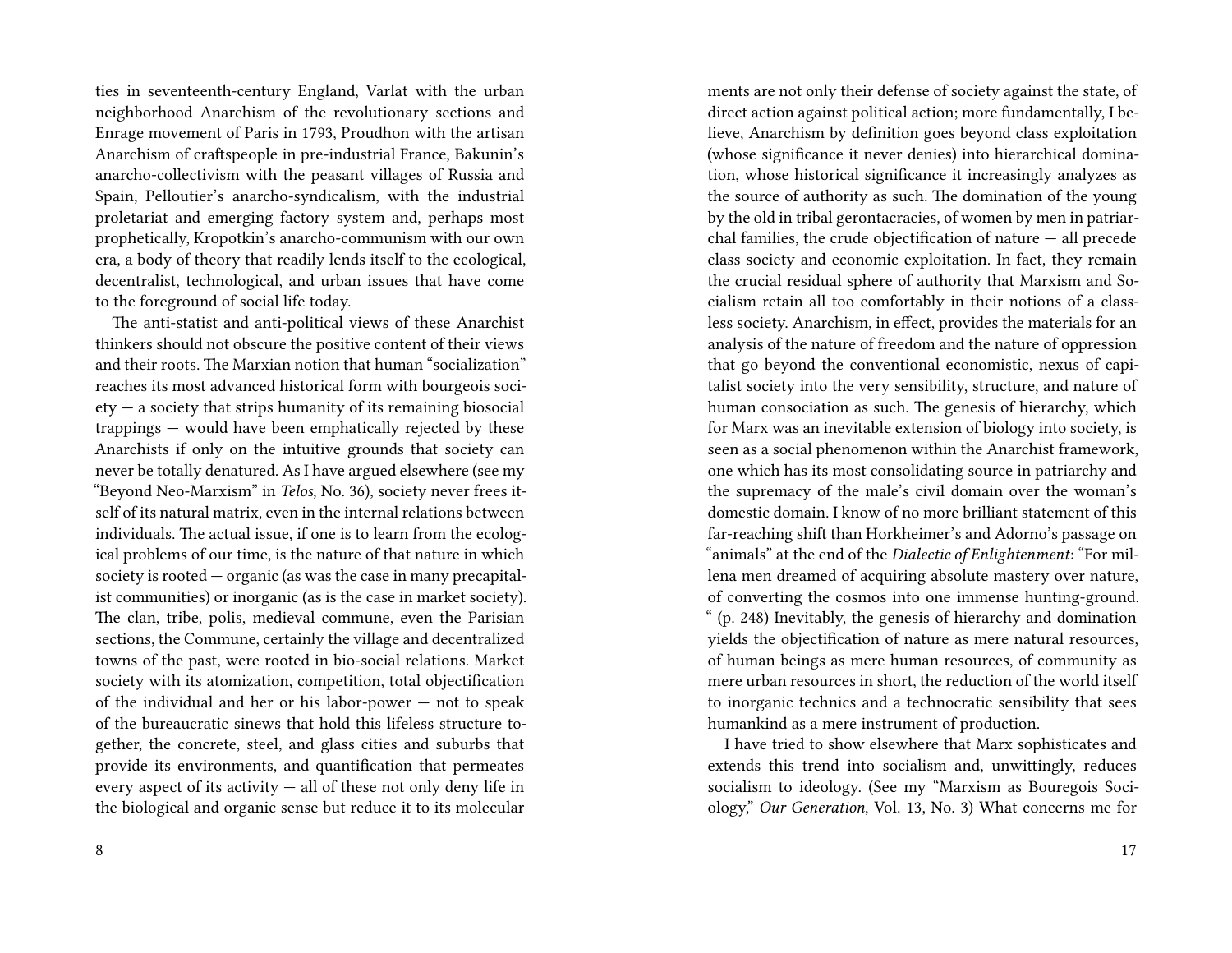We must ask if radicalism can be reduced to a crude form of social democracy that operates within the established order to acquire mass, mindless constituencies or if it must advance a far-reaching revolutionary challenge to desocialization and to every aspect of domination, be it in everyday life or in the broader social arena of the coming historic epoch.

### **IV**

Whatever else Anarchism meant in the past — be it the millenarian movements of Christianity, the peasant movements of the Anabaptists, -the Makhnovite and Zapatista militias, the Parisian Enrages and Communards, the Proudhonian artisans, or the early industrial workers who entered the CGT in France and the CNT in  $Spin - it$  is clear to me that contemporary Anarchism must address itself in the most sophisticated and radical terms to capitalist, indeed to hierarchical society, in its advanced and, I genuinely believe, its terminal forms. To relegate Anarchism to an ahistorical moral movement based on the virtues of "natural man" and his proclivities for mutual aid, to define it merely in terms of its opposition to the state as the source of all evil, worse, to describe Anarchism merely in terms of one of its variants — the Anarchism of Stirner, Proudhon, Bakunin, or Kropotkin, — is to grossly misread Anarchism as a historical movement, to ignore its existence as a social movement in a specific social context. Anarchism does not have the proprietary character of Marxism with its body of definable texts, commentators, and their offshoots. Conceived as a social movement rather than a political one, it is not only deeply woven into the development of humanity but demands historical treatment.

Do I mean to say, then, that Anarchism dissolves into history and has no theoretical identity? My reply would be an emphatic "No." What unites all Anarchist theories and movecomponents in the physical and inorganic sense. Bourgeois society does not achieve society's domination of nature; rather, it literally desocializes society by making it an object to be appropriated by inorganic nature, by the bourgeois in his inner being and his social being. The bureaucracy colonizes the social institutions of humanity; the concrete city, the organic relations of nature; cybernetics and the mass media, the individual's personality; in short, market "society" colonizes every aspect of personal and social life.

I cannot emphasize too strongly the umbilical cord that unites organic societies, in the sense and with the qualifications I have described them, with Anarchist theories and movements. Nor can I desist from noting the extent to which Marxism, by contrast, is linked to the most inorganic of all human structures, the state — and at other layers of hierarchy, with that most inorganic of all oppressed classes, the proletariat and such institutionalized forms of centralized power as the factory, the party, and the bureaucracy. That the very "universality" of the proletariat that Marx celebrates in the form of its dehumanization by capital, its association with a technological framework based on centralization, domination, and rationalization which presumably render it into a revolutionary force reveals the extent to which Marx's own theoretical corpus is rooted in bourgeois ideology in its least self-reflexive form. For this "universality" as we can now see celebrates the "hollowing out" of society itself, its increasing vulnerability to bureaucratic manipulation in industry and politics by capital and trade unions. "Schooled" by the nuclear family, by vocational supervisors, by the hierarchical factory structure, and by the division of labor, the "universality" of the proletariat turns out to be the faceleseness of the proletariat its expression not of the general interests of humanity in its progress toward socialism but its particular interests, indeed, of interests as such, as the expression of bourgeois egoism. The factory does not unite the proletariat; it defines it  $-$  and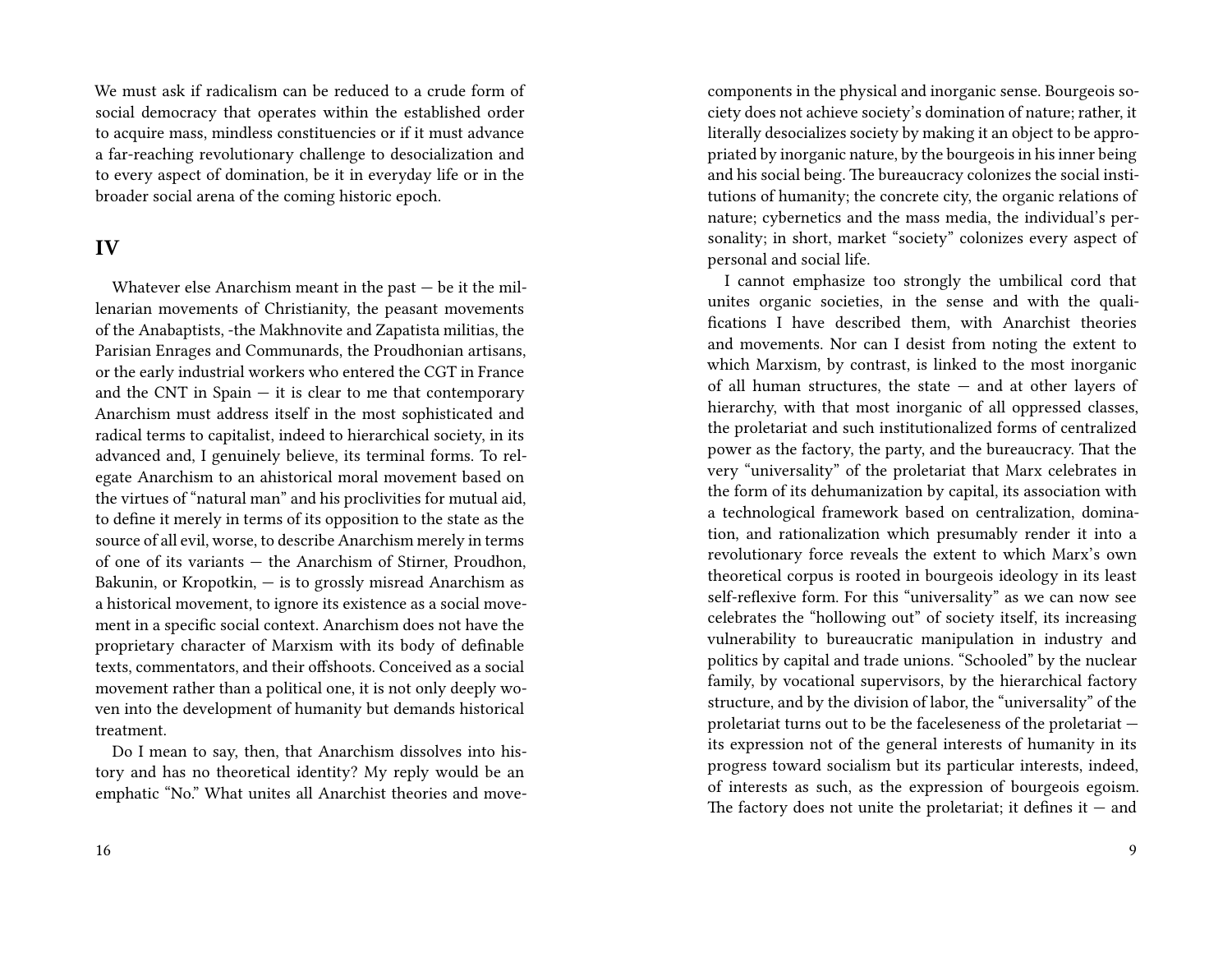no tendency more clearly expresses the proletariat's human desires than its attempt to escape from the factory, to seek what the Berlin Dadaists of 1918 were to demand: "universal unemployment."

## **II**

These far-reaching distinctions between Anarchism as a social movement and Marxism as a political one require further emendations. I have no quarrel with the great wealth of Marx's writings, particularly his work on alienation, his analysis of the commodity relationship and the accumulation of capital. His historical theories require the correction of the best work of Max Weber and Karl Polanyi. But it is not Marx's writings that must be updated. Their limits are defined by their fundamentally bourgeois origins and their incredible susceptibility to political, that is, state-oriented ideologies. Historically, it is not accidental that Anarchism in Spain, in the Ukraine, and, in its Zapatista form in Mexico, could be crushed only by a genocidal destruction of its social roots, notably the village. Marxian movements, where they suffer defeat, are crushed merely by demolishing the party. The seeming "atavism" of Anarchism its attempts to retain artisanship, the mutual aid of the community, a closeness to nature and enlightened ethical norms — are its virtues insofar as they seek to retain those richly articulated, cooperative, and self-expressive forms of human consociation scaled to human dimensions. The seeming "effectiveness" of Marxism — its attempt to replicate the state in the form of the party, its emphasis on a political apparatus, its scientific thrust and its denial of a prophetic ethical vision — are its vices insofar as they do not demolish the bourgeois state but incorporate it into the very substance of protest and revolution.

Not accidentally, Marxism has been most sharply alienated from itself. The attempt to "update" Marxian theory, to give it haps no less significantly, the far-reaching politicization of the economy itself in the form of state capitalism or its various approximations and the emergence of a highly elaborated bureaucracy have given to the state sweeping historical functions that go far beyond its earlier role as a so-called "executive committee of the ruling class." Indeed, to an appalling extent, they have turned the state into a substitution for society itself.

One must realize the entirely new conditions this constellation of circumstances has produced for radicalism, the extent to which they redefine the revolutionary project theoretically and practically. The technical progress that Socialism once regarded as decisive to humanity's domination of nature and as preconditions for human freedom have now become essential in sophisticating the domination of human by human. Technology now savagely reinforces class and hierarchical rule by adding unprecendented instrumentalities of control and destruction to the forces of domination. The wedding of the economy to the state, far from simplifying the revolutionary project as Engels so naively believed in Anti-Duhring, has reinforced the powers of the state with resources that the most despotic regimes of the past never had at their command. The growing recognition that the proletariat has become and probably has always been — an organ of capitalist society, not a revolutionary agent gestating within its womb, has raised anew the problem of the "revolutionary agent" in an entirely new and non-Marxian form. Finally, the need for the revolutionary project to view itself as a cultural project (or counterculture, if you will) that encompasses the needs of human subjectivity, the empowerment of the individual, the astheticization of the revolutionary ideal has led, in turn, to a need to consider the structural nature, internal relations, and institutional forms of a revolutionary movement that will compensate, if only in part, for the cultural, subjective, and social negation of the public and the private sphere. Indeed, we must redefine the very meaning of the word "Left" today.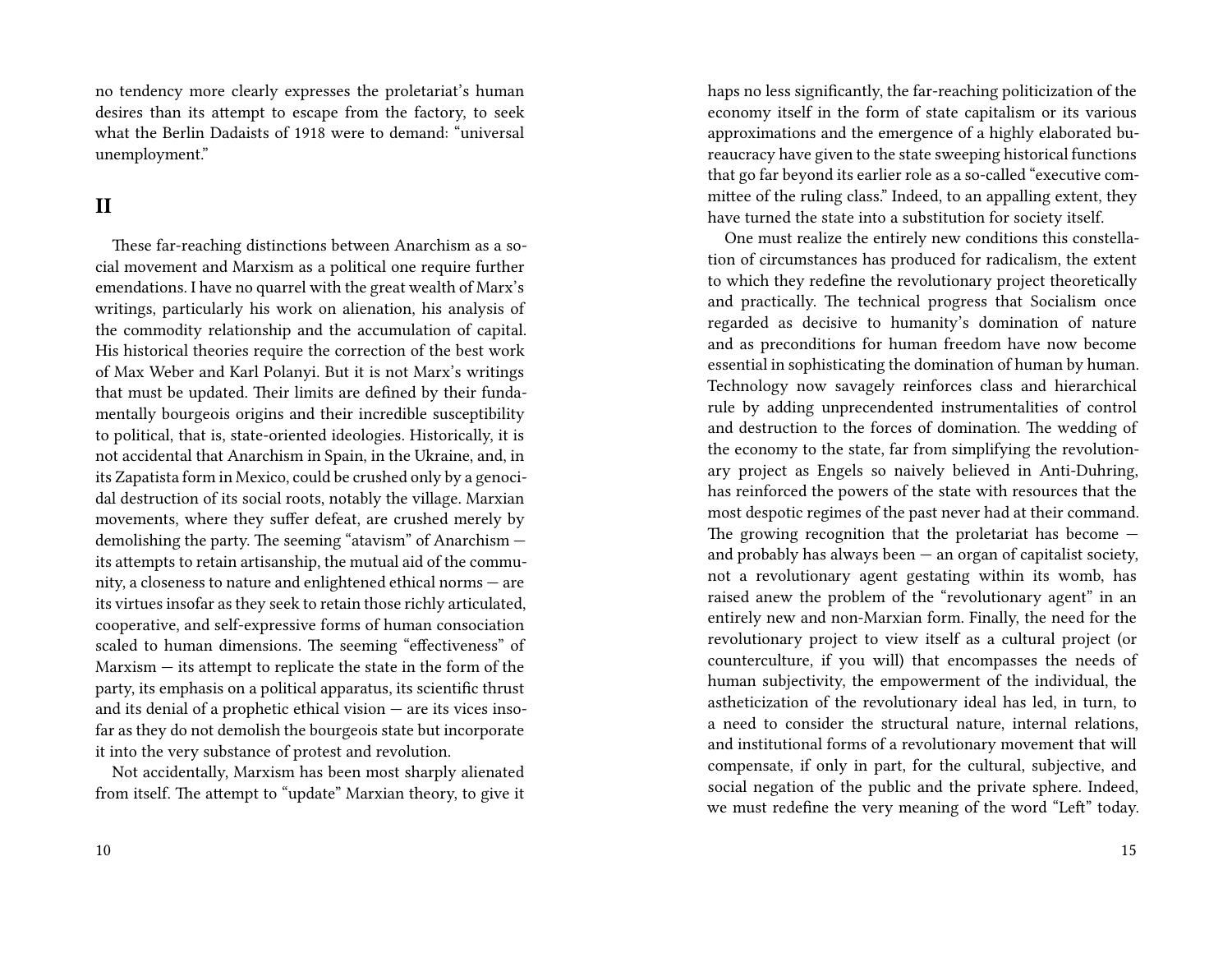I submit it has demonstrated that the conflict between the proletariat and the bourgeoisie has been neither more nor less revolutionary than the conflict between the plebians and patricians in the ancient world or the serfs and the nobility in the feudal world. Both conflicts did not simply end in an impasse; they never contained the authentic possibilities of transcending the social, economic, and cultural forms within which they occurred. Indeed, the view of history as a history of class struggle is a highly convoluted one that is not exhausted by conflicting economic interests, by class consciousness and identity, or by the economically motivated methods that have so easily rooted socialist and syndicalist ideologist in economic reductionism or what is blithely called a "class analysis."

What lies on the horizon of the remaining portion of this century is not the class struggle as we have known it in the metaphors of proletarian socialism — Socialist or Anarchist. The monumental crisis bourgeois society has created in the form of a disequilibrium between humanity and nature, a crisis that has telescoped an entire geological epoch into a mere century; the expansive notion of human freedom that has given rise of feminism in all its various forms; the hollowing out of the human community and citizenship that threatens the very claims of individuality, subjectivity, and democratic consciousness, perhaps the greatest claim the bourgeois epoch has made for itself as a force for progress; the terrifying sense of powerlessness in the face of ever-greater urban, corporate, and political gigantism; the steady demobilization of the political electorate in a waning era of institutional republicanism — all of these sweeping regressions have rendered an economistic interpretation of social phenomena, a traditional "class analysis," and largely conventional political strategies in the forms of electoral politics and party structures grossly inadequate. One must truly torture these issues and grossly warp them into utterly distorted forms to fit them into Marxian categories. Perrelevance beyond the academy and reformist movements, has added an obfuscating eclectic dimension to its ideological corpus. In response to the Russian general strike of 1905, Rosa Luxemburg was obliged to make the "mass strike"  $-$  a typical Anarchist "strategy" — palatable to the Second International this, not without grossly distorting Engel's view on the subject and the Anarchist view as well. $^2$  Lenin was to perform much the same acrobatics in *State and Revolution* in 1917 when events favored the Paris Commune as a paradigm, again assailing the Anarchists while concealing Marx's own denigrating judgment of the uprising in the later years of his life. Similar acrobatics were performed by Mandel, Gorz, et al in May-June 1968, when all of France was swept into a near-revolutionary situation.

What is significant, here, is the extent to which the theory follows events which are essentially alien to its analysis. The emergence of the ecology movement in the late 1960s, of feminism in the early 1970s, and more belatedly, of neighborhood movements in recent years has rarely been viewed as a welcome phenomenon by Marxist theorists until, by the sheer force of events, it has been acknowledged, later distorted to meet economistic, Marxist criteria, and attempts are ultimately made to absorb it. At which point, it is not Anarchism, to which these issues are literally indigenous, that

 $^{2}$  A distortion all the more odious because the Social Democratic rankand-file had been deeply moved, ideologically as well as emotionally, by the 1905 events. "The anarchists and syndicalists who had previously been driven underground by orthodox Social Democracy now rose to the surface like mushrooms on the periphery of the SPD," observes Peter Nettl rather disdainfully in his biography of Luxemburg; "when it came to something resembling 'their' general strike they felt they were close to legitimacy once more." And, indeed, with good reason: "For the first time for years anarchist speakers appeared on provincial Socialist platforms by invitation. The orthodox party press led by Vorwarts was much more cautious; but it, too, gave pride of place [albeit if not of doctrine — M. B.] to Russian events and for the first few months abstained from wagging blunt and cautious fingers over the differences between Russian chaos and German order." (Peter Nettl, *Rosa Luxemburg*, Oxford University Press, 1969, abridged version, pp. 203–4).